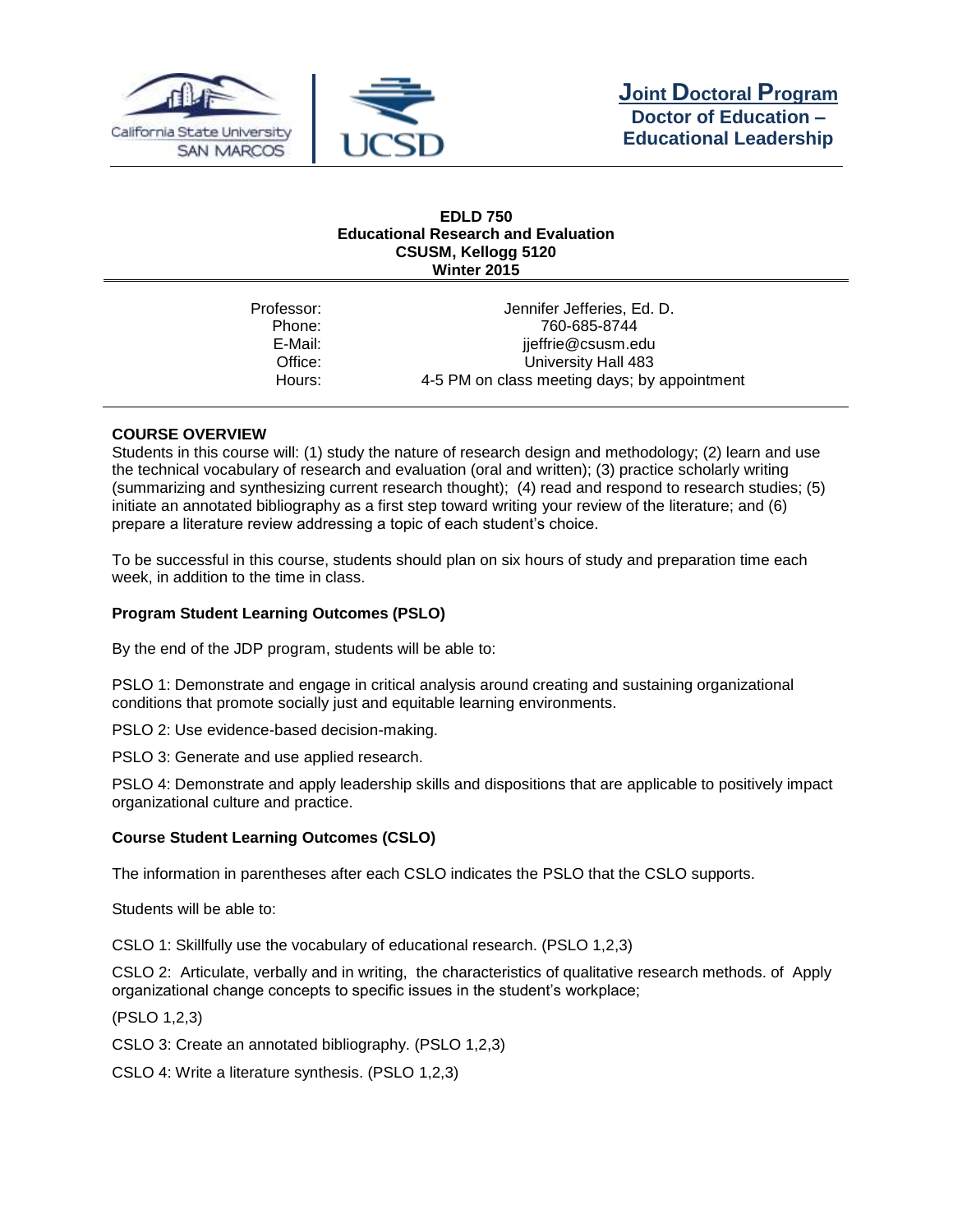# **CSUSM - School of Education Mission & Vision Statement**

*(Adopted by SOE Governance Community, January 2013)*

## *Vision*

To serve the educational needs of local, regional, and global communities, the School of Education advances innovative practice and leadership by generating, embracing, and promoting equitable and creative solutions.

## *Mission*

The mission of the School of Education community is to collaboratively transform education. We:

- Create community through partnerships
- Promote and foster social justice and educational equity
- Advance innovative, student-centered practices
- Inspire reflective teaching and learning
- Conduct purposeful research
- Serve the School, College, University, and Community

## **Basic Tenets of our Conceptual Framework**

- Student centered education
- Research and theory specific to the program field inform practice
- Connections and links between coursework and application
- Strong engagement between faculty and candidates
- Co-teaching clinical practice
- Culturally responsive pedagogy and socially just outcomes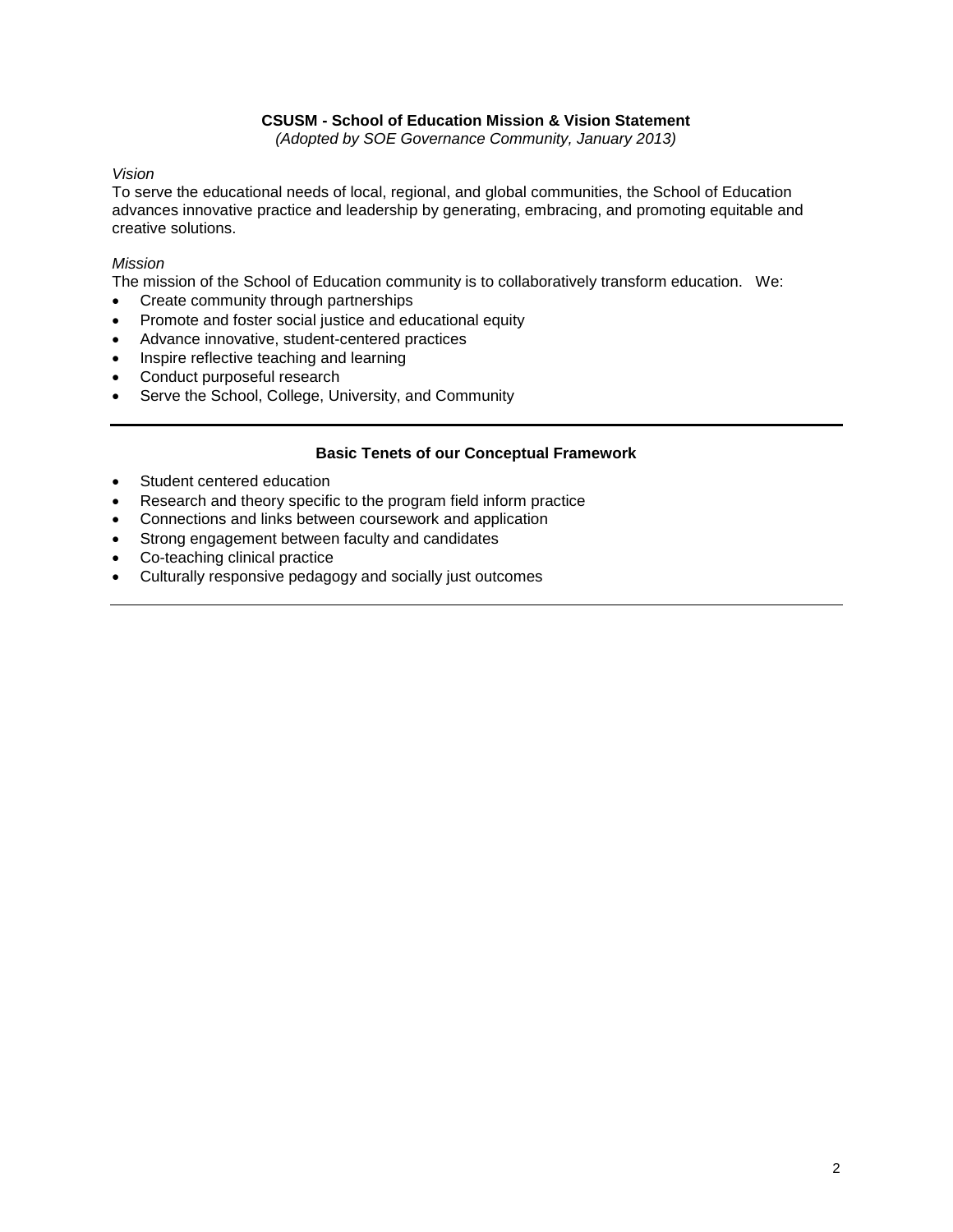# **GENERAL CONSIDERATIONS**

#### **Joint Doctoral Program attendance policy**

Students *must* participate in 80% of the course sessions to receive an A for this course. Additional absences may further impact the course grade. If the absence is predictable (e.g. professional obligation) the student should inform the instructor ahead of time. If the absence is unanticipated, the student should initiate contact with the instructor as soon as possible. Notification of an absence does not constitute an excuse.

## **CSUSM Accommodation Services**

Candidates with disabilities who require reasonable accommodations must be approved for services by providing appropriate and recent documentation to the Office of Disable Student Services (DSS). This office is located in Craven Hall 4300, and can be contacted by phone at (760) 750-4905, or TTY (760) 750-4909. Candidates authorized by DSS to receive reasonable accommodations should meet with their instructor during office hours or, in order to ensure confidentiality, in a more private setting.

## **CSUSM Academic Honesty Policy**

"Students will be expected to adhere to standards of academic honesty and integrity, as outlined in the Student Academic Honesty Policy. All written work and oral assignments must be original work. All ideas/materials that are borrowed from other sources must have appropriate references to the original sources. Any quoted material should give credit to the source and be punctuated with quotation marks.

Students are responsible for honest completion of their work including examinations. There will be no tolerance for infractions. If you believe there has been an infraction by someone in the class, please bring it to the instructor's attention. The instructor reserves the right to discipline any student for academic dishonesty in accordance with the general rules and regulations of the university. Disciplinary action may include the lowering of grades and/or the assignment of a failing grade for an exam, assignment, or the class as a whole."

## **All University Writing Requirement**

The writing in this course will meet the CSUSM required 2500 words.

## **Use of Technology**

Students are expected to demonstrate competency in the use of various forms of technology (i.e. word processing, electronic mail, Moodle, use of the Internet, and/or multimedia presentations). Specific requirements for course assignments with regard to technology are at the discretion of the instructor.

## **Electronic Communication Protocol**

Electronic correspondence is a part of your professional interactions. If you need to contact the instructor, e-mail is often the easiest way to do so. It is my intention to respond to all received e-mails within 24 hours.

E-mail and on-line discussions are a very specific form of communication, with their own nuances and etiquette. For instance, electronic messages sent in all upper case (or lower case) letters, major typos, or slang, often communicate more than the sender originally intended. With that said, please be mindful of all e-mail and on-line discussion messages you send to your colleagues, to faculty members in the School of Education, or to persons within the greater educational community. All electronic messages should be crafted with professionalism and care.

Things to consider:

- Would I say in person what this electronic message specifically says?
- How could this message be misconstrued?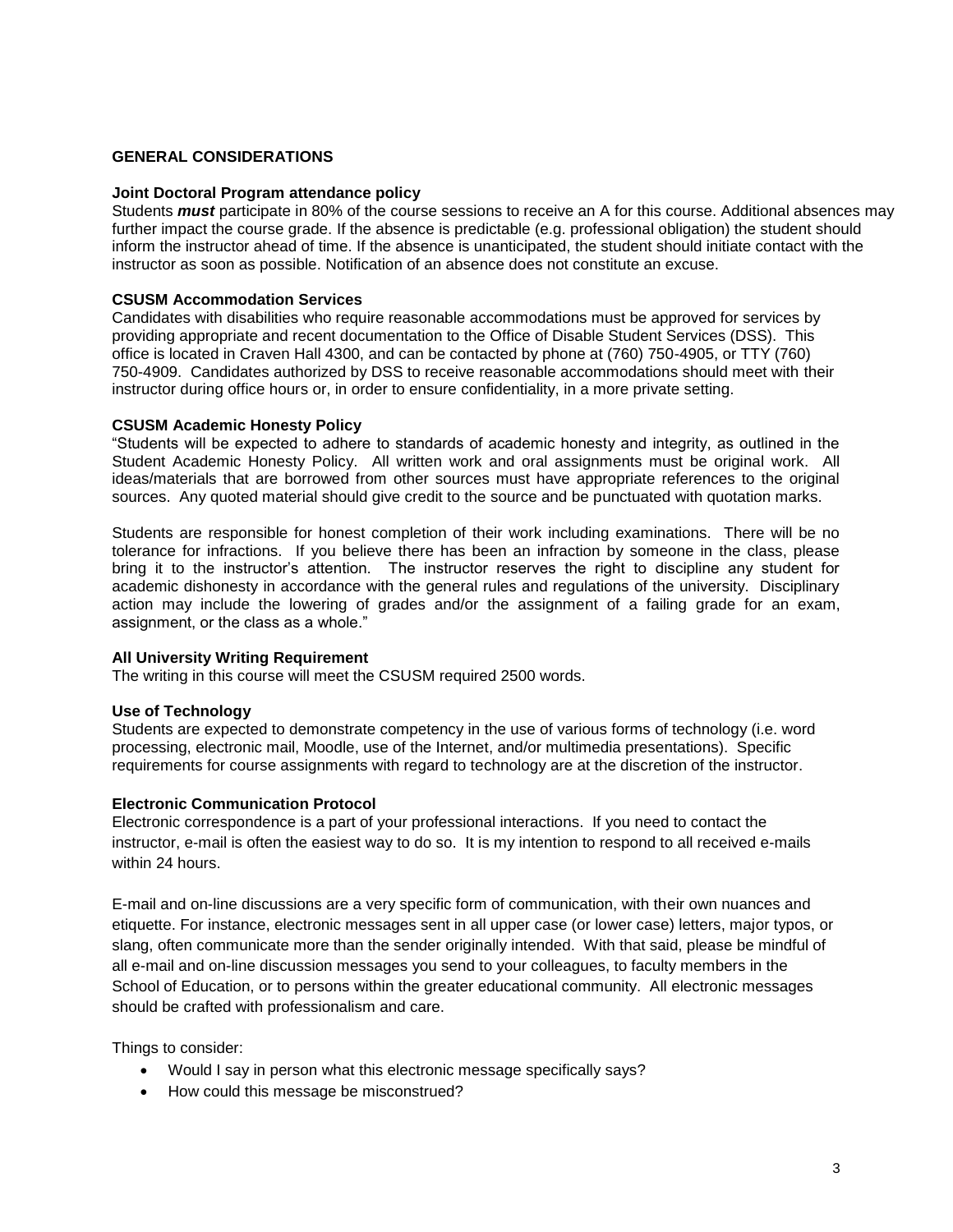- Does this message represent me in the best light?
- Am I sending this electronic message to avoid a face-to-face conversation?

In addition, if there is ever a concern with an electronic message sent to you, please talk with the author in person in order to correct any confusion. If needed, please confer with your instructor on issues of concern to you.

## **OUR LEARNING COMMUNITY**

The following Community Agreements and Teaching/Learning philosophy will serve as the foundational principles by which we relate to each other as we learn together. As a community, we can add specifics to these principles as we need.

## **Community Agreements**

- We speak from our own experience
- We are open to hearing others
- We share air time
- We are willing to have our thinking challenged
- We respect confidentiality
- We share experiences that are issue focused, not necessarily who said it or where
- Each of us participates using a "value added" approach by expanding upon ideas, providing examples, and/or expressing a different perspective.

# **GRADING STANDARDS**

*Grading Scale:*

## **General Evaluation/Feedback Rubric**

| Does not meet standards (B                                                                                                                                                                                                                                                                                                                                                                                         | <b>Approaching Standards</b>                                                                                                                                                                                                                                                                                                                                                                                              | <b>Meets Standards (A)</b>                                                                                                                                                                                                                                                                                                                                                                                                                                                                                                                                                                                                                                                         |
|--------------------------------------------------------------------------------------------------------------------------------------------------------------------------------------------------------------------------------------------------------------------------------------------------------------------------------------------------------------------------------------------------------------------|---------------------------------------------------------------------------------------------------------------------------------------------------------------------------------------------------------------------------------------------------------------------------------------------------------------------------------------------------------------------------------------------------------------------------|------------------------------------------------------------------------------------------------------------------------------------------------------------------------------------------------------------------------------------------------------------------------------------------------------------------------------------------------------------------------------------------------------------------------------------------------------------------------------------------------------------------------------------------------------------------------------------------------------------------------------------------------------------------------------------|
| or below)                                                                                                                                                                                                                                                                                                                                                                                                          | $(A - /B + )$                                                                                                                                                                                                                                                                                                                                                                                                             |                                                                                                                                                                                                                                                                                                                                                                                                                                                                                                                                                                                                                                                                                    |
| • Includes some of the<br>required elements as<br>delineated in the syllabus<br>• Some components of the<br>assignment are included<br>• Provides a few concrete<br>details of the information<br>required for the assignment<br>· Includes personal viewpoints<br>• Organization hard to follow<br>• Many mechanical errors,<br>including APA format<br>• Hard to read<br>• Little sentence/vocabulary<br>variety | • Includes required elements<br>as delineated in the syllabus<br>• All components of the<br>assignment are included<br>• Provides concrete details of<br>the information required for the<br>assignment<br>• Includes personal viewpoints<br>· Good organization<br>• Has few, if any, mechanical<br>errors including APA format<br>• Holds interest – is interesting<br>to read<br>• Some sentence/vocabulary<br>variety | • Includes required elements<br>as delineated in the syllabus<br>• All components of the<br>assignment are included<br>• Provides concrete details of<br>the information required for the<br>assignment and makes clear<br>connections to class<br>discussions, readings and<br>activities<br>• Insightful commentary using<br>personal viewpoints supported<br>by current learning<br>• Presents clear and logical<br>organization of thoughts<br>• Has few, if any, mechanical<br>errors including APA format<br>• Holds interest – is engaging<br>and thought-provoking to the<br>audience<br>• Uses a sophisticated scholar<br>researcher vocabulary and<br>sentence structure |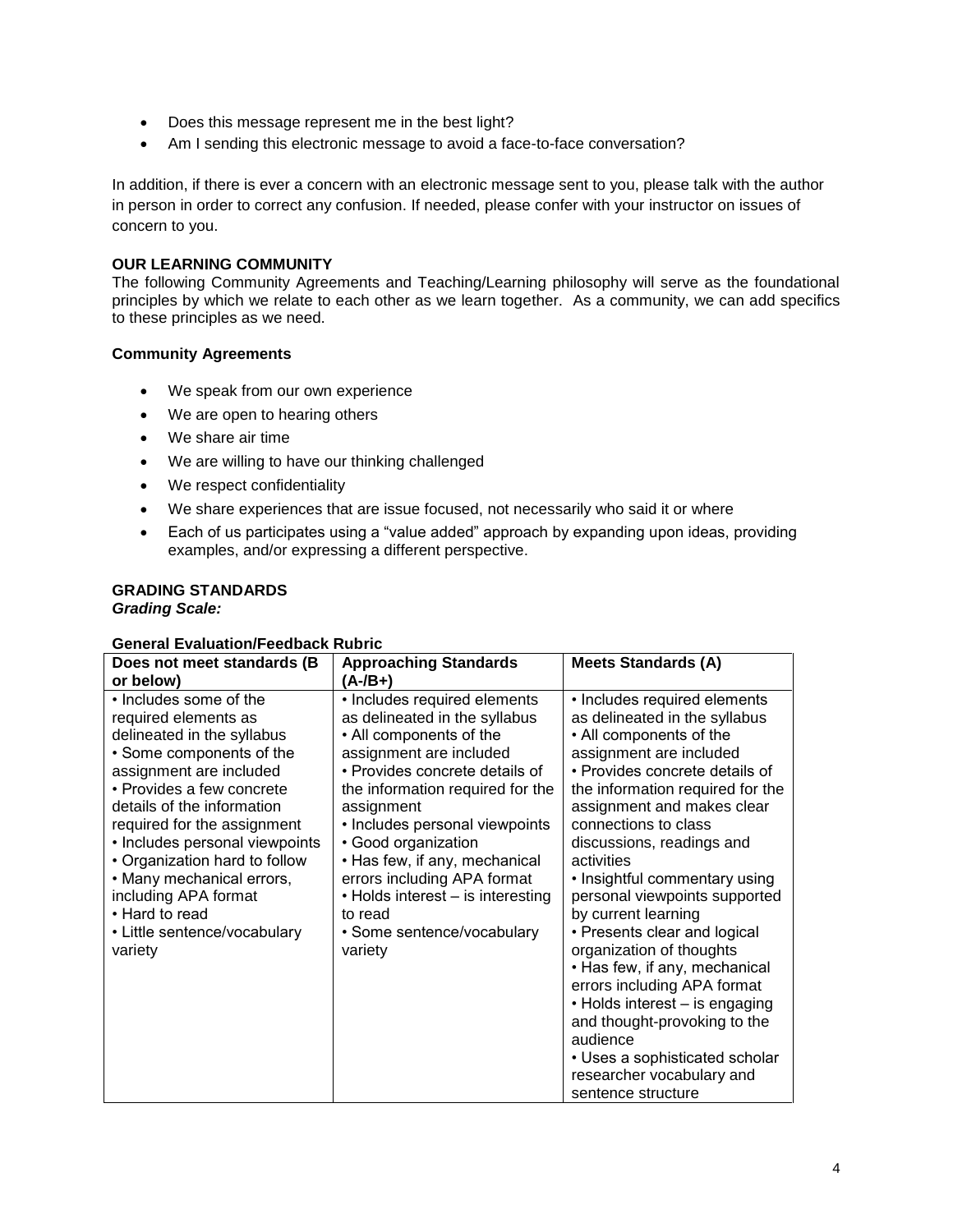### **If you are unable to submit an assignment by the due date, it is your responsibility to contact the instructor before the due date.**

This rubric represents general guidelines we will use to evaluate your work. As a doctoral candidate it is critical that you communicate your ideas through multiple formats. The written word is a powerful demonstrator of your knowledge, skills and disposition. Therefore, we hold high expectations of your performance and we are committed to providing you with useful and meaningful feedback that will support your learning and continued development as an educational leader.

In general, we believe a doctoral student:

- Completes all assignments on time and demonstrates the ability to summarize, analyze, and/or reflect at sophisticated and complex levels.
- Varies sources of information for assignments, demonstrating high degree of effort in pursuing varied perspectives around important educational issues.
- Completes all the reading assignments and develops thoughtful and thorough responses.
- Produces work that reveals a strong commitment to self-discovery and learning.
- Produces work at a highly professional level in terms of both writing and content.
- Develops a high quality presentation, demonstrating significant learning around a contemporary issue.
- Presents confidently and intelligently, demonstrating effective teaching skills.
- Completes assignments in/out of class with a focus on learning and exploration, pushing him/herself to better understand the profession through quality work.
- Attends every class meeting and is fully engaged during class.
- Pushes him/herself to new understandings by participating in discussions, sharing his/her opinions, and valuing others' perspectives.
- Contributes to the positive environment of the class by respecting all members.

## **REQUIRED TEXTS**

(6<sup>th</sup>) edition of *The Publication Manual of the American Psychological Association (2010).* 

Creswell, J.W. (2008). *Educational research: Planning, conducting, and evaluating quantitative and qualitative research (3rd Edition)*. Pearson/Merrill Prentice Hall. NJ

Research articles as provided.

## **COURSE REQUIREMENTS**

- 1. Actively contribute to and participate in class sessions and on-line activities. (25%)
- 2. Read and respond to assigned research studies/readings. (25%)
- 3. Annotated Bibliography. Due via Cougar Course February 2, 5 PM. (25%)
- 4. Submit research synthesis paper. Due March 8, 5 PM; revise and resubmits due March 16. (25%)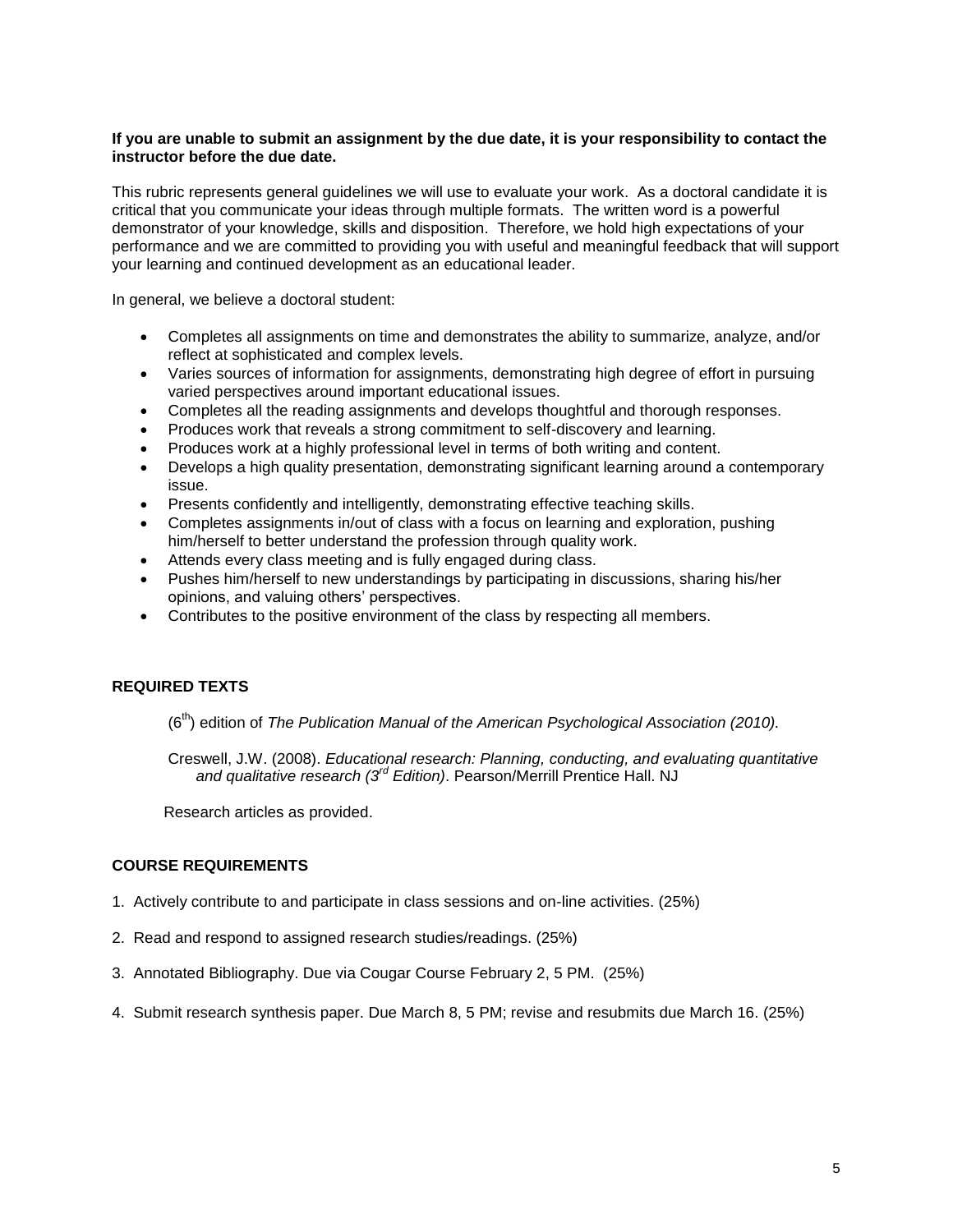# **LEARNING ACTIVITIES AND ASSIGNMENTS**

*5*

**Date Topic CONSIDER <b>TOPIC Assignment** Consult Cougar Course for details of assignment. *Session 1* course Jan 6 Overview of expectations *Session 2* purpose of Jan 13 Nature and the literature review. **Search** Engines Read "Scholars Before Researchers" and the critique. Respond to reflection prompt and post by January 11 8 PM. Dr. Toni Olivas, librarian and program alumnus, will join us. *Session 3* of Research Jan 20 The Process Read Creswell Chapter 1 In McRel A Policy Maker's Primer (PPM) read *How Do I Know What the Research Says?* and *How Do I Know the Research Is Trustworthy?* sections. <http://www.ecs.org/html/educationIssues/Research/primer/researchsays.asp> Write a three page synthesis paper discussing the ideas of Creswell and the Primer. *Session 4* Designs Jan 27 Ethnographic Read Creswell Chapter 14, *Ethnographic Designs.* Be prepared to speak and write about the first three bullets on page 461. Tables 14.1 and 14.4 and Figure 14.1 are particularly helpful. Assignment 2: Read the example of an ethnographic study (pp. 485-500) and

Changes in the syllabus may be made as the course progresses. Always bring Creswell, APA manual, and laptop charged up.

be prepared to discuss the manner in which data were gathered. *Session*  Feb 3 Annotated Bibliography **Consultations** Academic Honesty **Tutorial** Post your AB by Feb 2 5 PM.